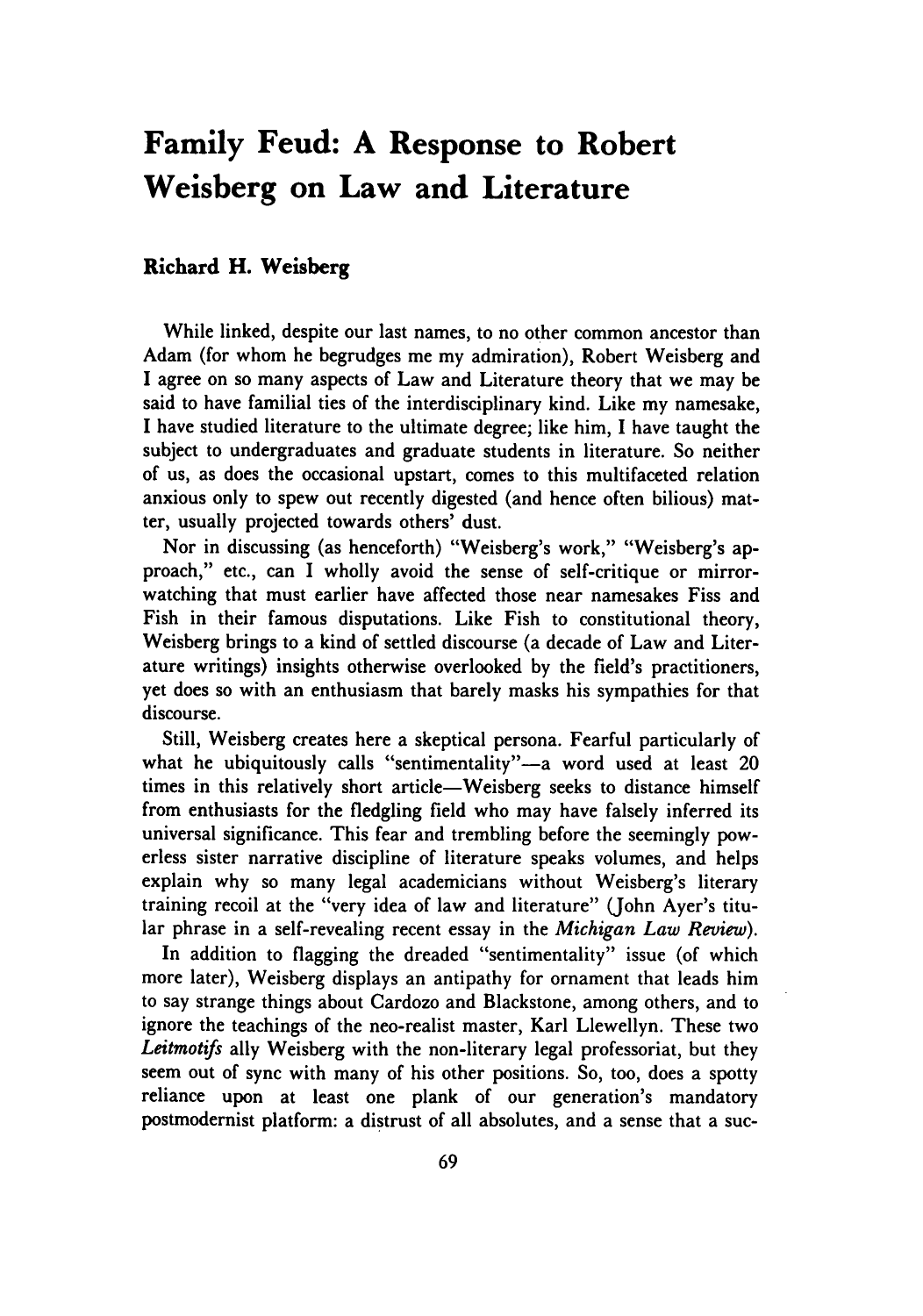cessful or obvious attack on one "foundationalism" necessarily disposes of all. But here, Weisberg's clear attraction to structuralism and distaste for systems grounded (like that of the gentle deconstructionist, James Boyd White) in their appreciation for complexity alone, eases the jarring dissonance among various voices he assumes.

Indeed, Weisberg vs. Weisberg becomes Weisberg to the nth power, when he asserts that this interdisciplinary movement must establish its "subversive" *bona fides.* I concur. Neither discipline will emerge refreshed and redirected unless Law and Literature points out and exemplifies the iconoclastic spirit in which both narrative projects must now be approached. But this is true not as an abstract statement about interdisciplinary incursions on law (otherwise, what has Law and Economics added that was not already set out in Holmes, Learned Hand, and even the series of cases marked "Unreasonable Risk" in the Prosser Casebook of **1967?);** the need for discomfiture arises because, as Weisberg puts it, "the supposedly different forms of discourse in a culture are linked at some level in symbiosis or conspiracy."<sup>1</sup> Put directly: if Law and Economics grabbed center stage for restating as a comforting absolute what most judges had common-sensically always known, Law and Literature will emerge **by** calling into question the basic assumptions of our central discursive cultures and at the same time **by** pointing towards a more overt and ethical use of institutional language.

Here, as in other domains, however, Weisberg strikes me as right for the wrong reasons. First, he misperceives the phenomenology of this subversive interrelation. Like some Critical Legal Studies people, and like Clifford Geertz (whom he cites), Weisberg seems to feel that a "reconstruction of the standard explanation of behavior 'sits rather poorly with traditional humanistic pieties' **";** but this is only true for periods in which established beliefs are breaking down for reasons *other* than intellectually disquieting attacks upon them. When the Pope. has to say, as he did recently when visiting Waldheim in Austria, that "[it would be unjust and not truthful to charge Christianity with these unspeakable crimes [of the Holocaust],"<sup>3</sup> it does not take a law review article to bring down conventional structures. Law, literature and religion are already in stress; the aptness of Law and Literature must be defined in terms of subversion only because, in our generation, the predominant institutions of narrative discourse have already perceived their own degradation. The "pieties" are disappearing under their own (truly "sentimental") flabbiness; the acute interdisciplinarian follows, rather than leads, cultural phenomena. Thus,

**<sup>1.</sup> Robert** Weisberg, *The Law-Literature Enterprise,* **1 Yale J.L. & Humanities 1, 51 (1988)** [hereinafter Robert]. 2. *Id.* **at 4.**

**<sup>3.</sup> John** Paul **Meets with** *Austrian Jews,* New York Times, June **25, 1988,** § **1, at 3, col. 1.**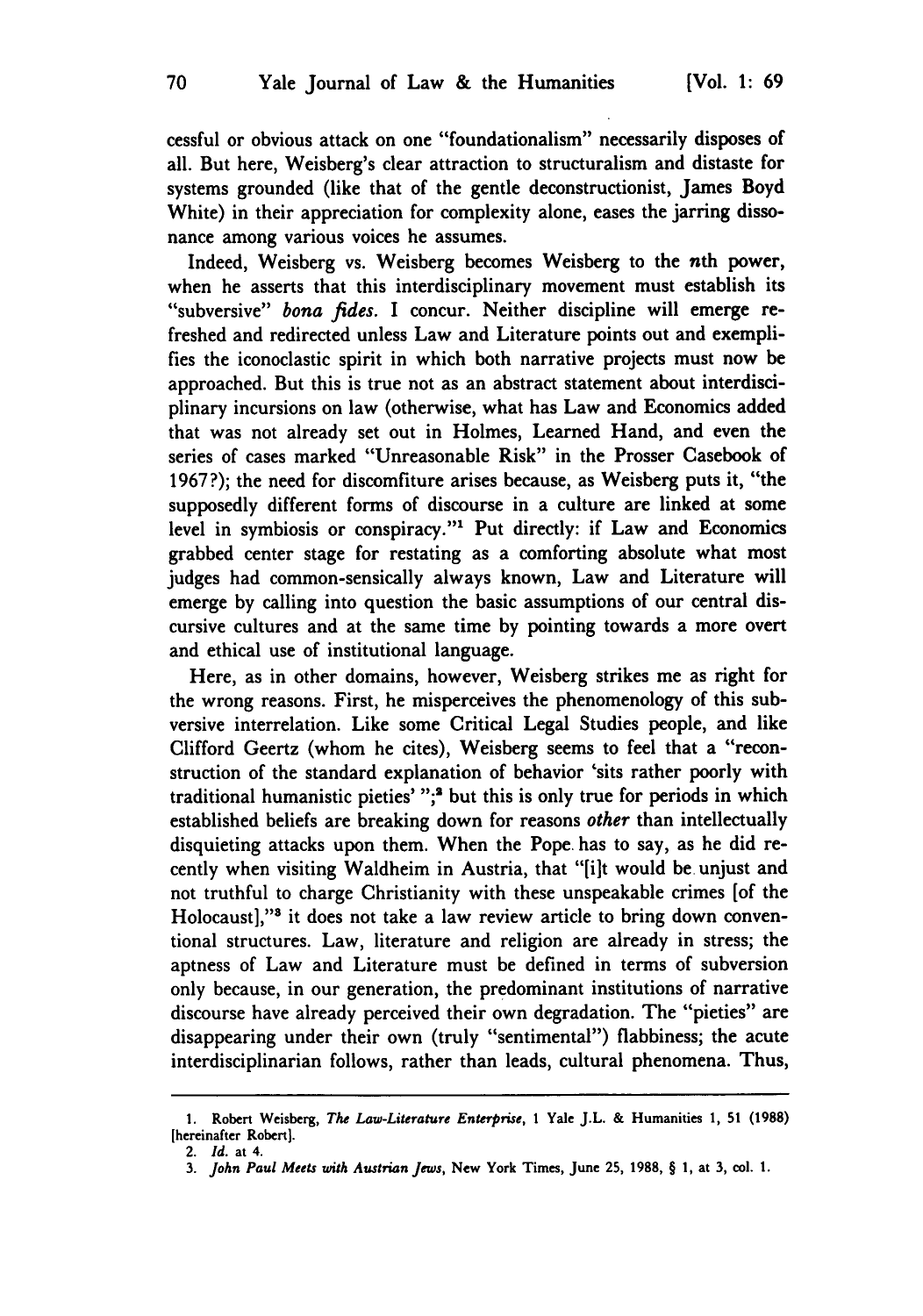incidentally, the "Hey, look at me!" iconoclasm of other recent movements in law has not attracted Law and Literature scholars.

Yet the reporter of bad tidings (and the identifier of different, more just discursive systems) *must be* an interdisciplinarian, precisely because the traditional disciplines, almost **by** definition, will be the last to locate and articulate a set of beliefs that runs the slightest risk of leading to their dissolution. Hence Weisberg's apparent unwillingness to locate the source of this subversion within the literary text itself. (He almost seems willing to accept Richard Posner's curious claim that the modern novel's fascination with legal procedures may be dismissed as "adventitious," although he contradicts himself in his fine discussion of Kafka.) Weisberg resists, paradoxically, the view that-like literature in its recent relationship to philosophy-law may fruitfully turn to a sister set of texts in order to understand its own fatal limits. We do not "produce" a conceptual wrench;<sup>4</sup> we identify its pre-existing locus.

To return now to Weisberg's fear of "sentimentality," **I** believe it arises from his underlying resistance to the literary text itself more even than to those Law and Literature thinkers who seem self-congratulatory or smug. This resistance appears on two levels, one normative and one epistemic. The former involves the accurate assertion that some (repeat, some) Law and Literature work seems designed primarily to bring the lawyer back in touch with his or her emotional (as opposed to, say, rhetorical or ethical) side. Against this tendency, Weisberg constantly posits a normative assertion, typified in these repetitive phrases: "this identification through literature of human voices and sensibilities in legal proceedings is not *or should not be* a matter of any great discovery; **. . .** this point. **. .** hardly *should require* recurrence to the great works of the Humanities. **...** Lawyers or law students are or *should be* perfectly aware even from conventional case analysis that human pain underlies doctrinal abstraction. . **.** .To say that we need to read works of imaginative literature to see this point is odd. It *should be unnecessary.* . . .<sup>55</sup>

Now no one in the field today would disagree with the claim that those who emphasize through literary texts the emotional and irrational aspects of law *should not have to do so.* But this normative claim is of little analytical value. Literary criticism performed carefully and knowledgeably by law professors with a modicum of training not only can but must-at least in 1988-fill a near void of pedagogical and scholarly interest in the irrational side of human behavior. (Weisberg implicitly concedes, as his paper progresses, that literature is a privileged place for knowledge of the irrational, superior-as Nietzsche first observed in his remarks about Dostoevski-to the newer "sciences" of psychology or soci-

<sup>4.</sup> Robert at 4.

**<sup>5.</sup> Id.** at **17-18** (emphasis added).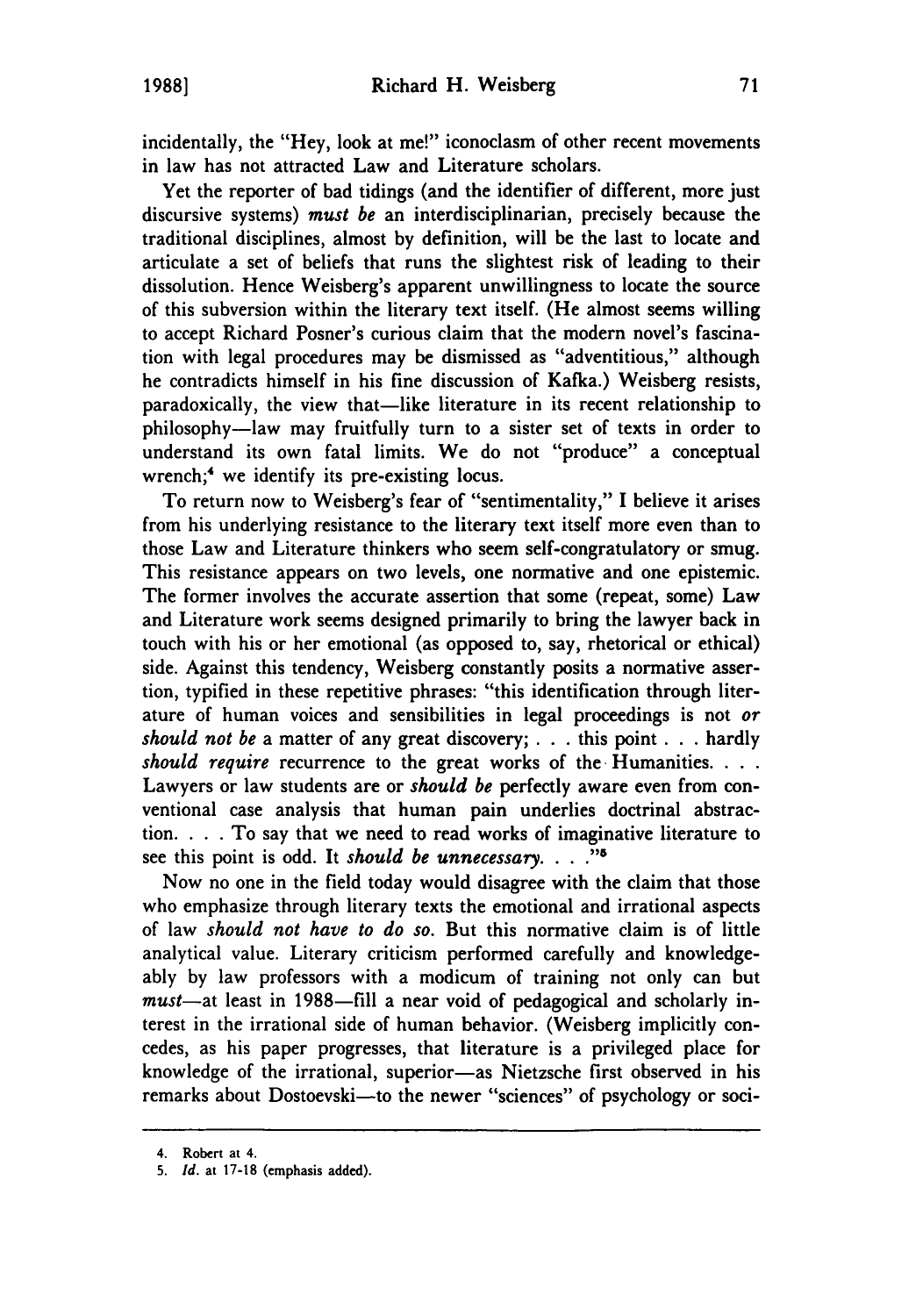ology. The claim is particularly valid for lawyers, because the demonstration of irrationality in literature is constantly linked to *narrative* acts, either the author's or the characters'. Where, as in so many modern novels, law itself is a pervasive, overt theme, the literary linkage of irrationality to legal discourse becomes a unique source of learning for lawyers.) There exists no other locus of learning about such central legal irrationalities as the "otherness" of many clients *(The Stranger);* the subjective bases of seemingly objective institutional acts *(The Merchant of Venice, Billy Budd, Sailor, The Brothers Karamazov);* the tactical importance of illogical behavior such as silences, physical gestures or deliberate departures from linear reasoning *(Crime and Punishment, Great Expectations);* the dangers of legalistic over-analysis and abstraction in the face of the obvious *(The Fall* and a non-novelistic precursor, *Hamlet);* the phenomenology of thinking itself as resulting from sensory, rather than logical, factors, and the ensuing relationship of thinking to the expression of the thought *(The Floating Opera).*

We must teach and think about these texts because, here and now, they are the best medium to instruct ourselves and our students about what we do. I need not dispute Weisberg's claims that to suggest we must read fiction implies that lawyers are "doltish"<sup>6</sup> or that some of these elements are picked up by osmosis from occasional casebook analyses or in practice (all of his examples, however, relate to litigation experience). If we are "doltish," we are no more so than our peers. But *we need* this learning in order to practice and (more importantly, at least for me) in order to understand what our assumptions are and what we do.

Weisberg's normative claim seems naive in two other ways. First, he ignores the work of Allan Bloom, E.D. Hirsh and others, work that suggests that people today do not learn, much less take with them "fully absorbed"7 the lessons of literature. My nephew is about to graduate from the University of Pennsylvania and tells me that only my influence (and no requirement) led him to study formally any fiction whatsoever in earning his B.A. Lawyers themselves, as I note elsewhere,<sup>8</sup> had-until this movement made some strides-gone beyond apathy to actual aversion when it came to reading fiction. A residue of unsupported skepticism remains even, as I have been observing, in Weisberg's sophisticated and largely sympathetic paper.

Second, Weisberg fallaciously equates (somewhat along the lines of Walter Gellhorn in a 1982 number of the *Journal of Legal Education)* literary sensitivity to softness. That bias emerges particularly (and ironically) in Weisberg's attack on Cardozo. Annoyed by Cardozo's use of or-

<sup>6.</sup> *Id.* at 18.

<sup>7.</sup> *Id.*

*<sup>8.</sup> See* my *Coming of Age Some More: Law and Literature Beyond the Cradle,* **13** Nova L. Rev. **107 (1988).**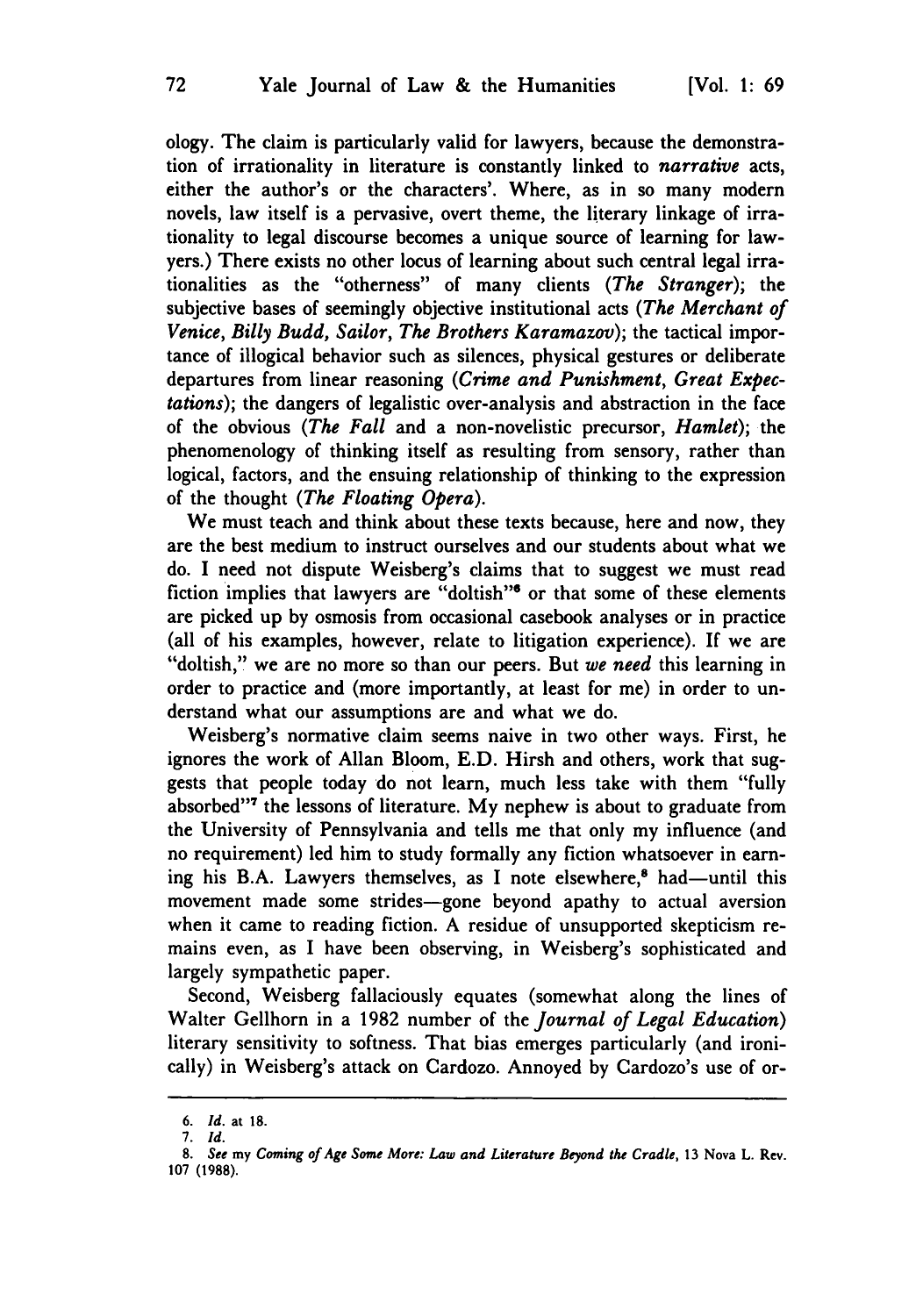nament, but apparently accepting the rhetorical aptness of so many of his opinions, Weisberg declares:

As a first cut, we can generally align linguistic precision with sensitivity to moral value, and abstraction to the opposite. But this is not a compellingly necessary alignment. It **. .** ignores the possibility, at least on different facts, of **highly** poetic descriptions of conflicts that create sentimentally congratulatory pictures of ancient rights of property.<sup>9</sup>

This straw man will not walk. Admirers of Cardozo always (and until the present moment<sup>10</sup>) point to *Palsgraf* as one of many cases in which linguistic precision and ornament produce justice (in terms of efficiency and morality) in favor of a corporate right of property. We disagree with John Noonan (as does Weisberg) that Cardozo becomes evil every time he finds against an injured plaintiff or a criminal defendant. Yet the rhetorical gift remains constant. Weisberg inverts the theoretical construct; we move from admiration of Cardozo's ethics to a gradual awareness of how his rhetoric serves those values.11 Furthermore, I find (also to my surprise) that Weisberg dislikes my treatment of Rehnquist, even though that treatment not only provides the discursive linkage he otherwise seeks<sup>12</sup> but also because it precisely raises the question of how clever and even eloquent rhetoric can lead to unjust results.

The Law and Literature task here is to revivify the lawyer's grasp of rhetoric, but then to undertake the **highly** difficult task of associating an esthetic or technical tool like rhetoric with a moral and abstract realm, which is ethics. Once again, here, the literary text is the central medium of learning (despite Weisberg's unproven assertion that "modern literature **.. .** has little to do generically with formal rhetoric"-how could it not?, see, e.g., Camus's *The Fall),* for it imposes the esthetics-ethics discussion upon the reader. No wonder that Posner desperately labels the modem novel as "adventitiously" about law while still approving the renewal of interest in stylistics. He does not want to study the underlying link between rhetoric and values. But Weisberg does, so his discussion in **IIIA** and IIIB, and his rejection of Cardozo, seems very odd.

Ornament belongs with law. It is an element of legal rightness, and it can also be (as with the Rehnquist opinion I examined) a factor in legal wrongness. Even the neo-realists, at their most literary moments, recognized this. Hence, Llewellyn:

Thus the only esthetic rule which I recognize about adornment in

**<sup>9.</sup>** Robert at **38.**

**<sup>10.</sup>** *See my Judicial Discretion, or the Self on the Shelf,* **10** Cardozo L. Rev. **105, 108 (1988).**

**<sup>11.</sup>** *See* my *Law, Literature and Cardozo's Judicial Poetics,* **I Cardozo L. Rev. 283 (1979).**

<sup>12.</sup> *See supra* note 1 and accompanying text.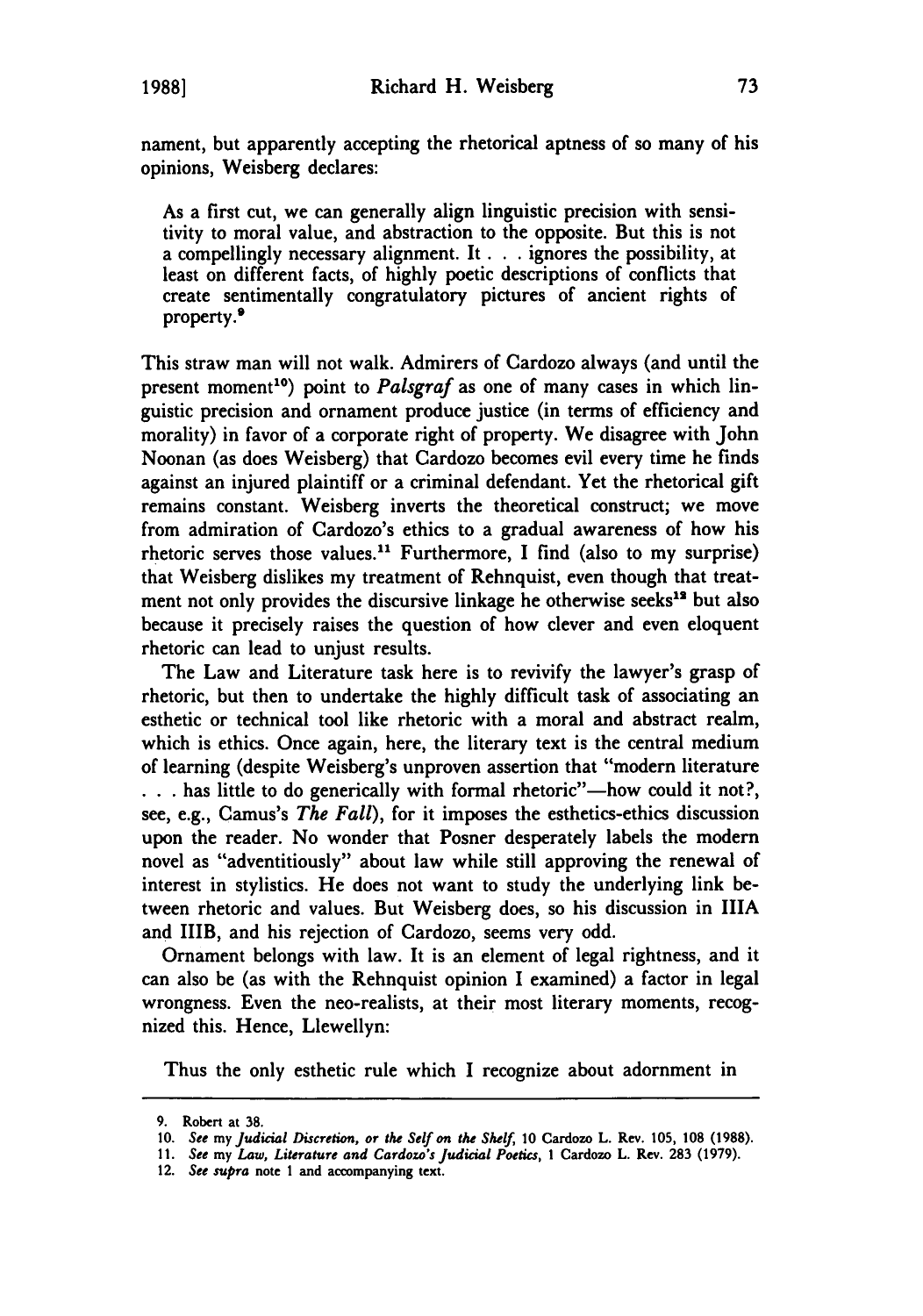relation to function is that adornment is best where it can be made to serve function, and is bad when it interferes with function; beyond that, the quest for richness of beauty and meaning seems to me a right quest. You may call these prejudices; to me, they are considered values. But whether you like them or not, in general, you will have difficulty in dodging their applicability to things of law.<sup>13</sup>

Only an obstinate set of unexamined presuppositions would oppose ornament just because it is ornament, and I do not believe Weisberg exhibits that obstinacy. Yet, again, there is skepticism in the face of what Llewellyn (now speaking directly of Cardozo) calls the "light-giving answer." Our ponderous age finds the economic "graphic" more re-assuring than the literary flash of insight; but judgment cannot be so systematized.

"Sentimentality" is thus partly revealed as a set of beliefs held (or dutifully represented) **by** Weisberg and not necessarily to be found in much Law and Literature discourse. I return to the "epistemic" level of resistance to our work that I mentioned earlier. Weisberg makes at least two claims about knowledge, one of which I find unconvincing and the other extremely helpful. He generally seems to feel that a proposition-however general-is disproven **by** any single example that tends to work against it. Thus the Law and Literature belief that the literary voice is the best contemporary jurisprudential source would be undermined **by** the very correct observation (through the work of Regenia Gagnier and others) that some literary voices are themselves corrupt.<sup>14</sup> Or the related, and extremely well crafted, section on T.S. Eliot, employed **by** Weisberg to "prove" that a "Ciceronian unity of ethics, politics, and aesthetics **. ..** points us toward a world that we cannot have or should not want."15

But these assertions, unless they exist in a purely linear frame that utterly denies both choice and the cyclical nature of knowledge, do not disprove the generalizations asserted **by** Law and Literature. Our task, of course, is to *choose* the texts that proffer (often only covertly) the subversive voice we find representative of the age. We begin our study of the modern law-related novel with Flaubert and Dostoevski rather than with Balzac and Dickens, and we do so because the former integrate narrative ambiguity and non-omniscience with the anti-rationalistic and word-skeptical themes they so brilliantly produce. We continue with Melville and Camus because, again, the manner of communication exhibited in their narratives about law subtly reflects their iconoclasm about the seemingly logical, irrefutable nature of legal discourse. Among modern writers continuing the thematic and structural fascination for law, we make choices as between **E.L.** Doctorow, for example, who is in the tradition just dis-

**<sup>13.</sup>** Llewellyn, *On the Good, the True, the Beautiful,* **in** *Law,* **9 U.** Chi. L. Rev. **236** (1941).

<sup>14.</sup> Robert at 22. **15.** *Id.* at 12.

<sup>74</sup>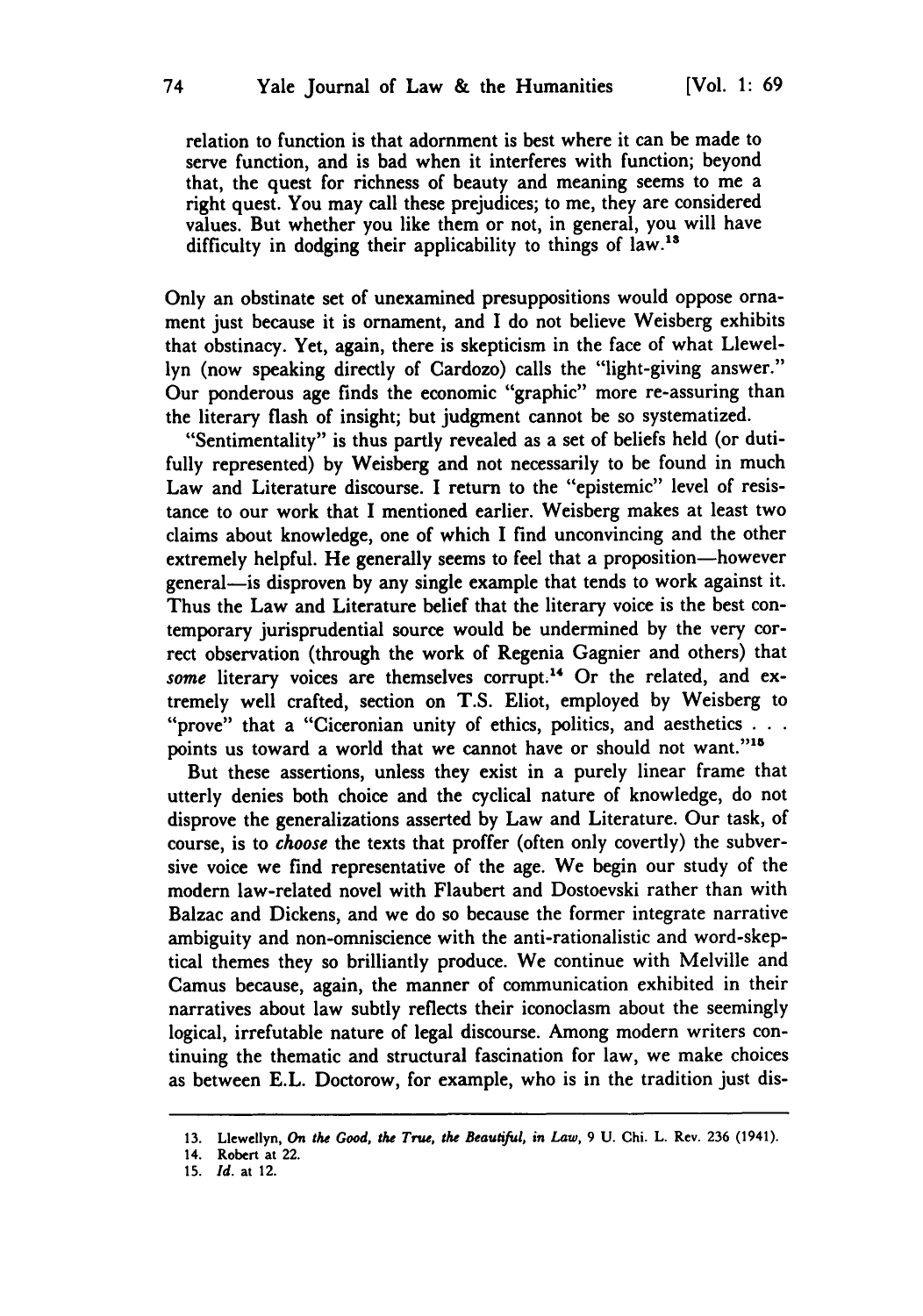cussed and, say, Louis Auchincloss, whose self-satisfaction emerges from every word he writes.

So, on the larger level, I might first question whether the Ciceronian unity Weisberg dislikes is *inevitably* beyond our reach. Do ethics and esthetics join only at the beginning of cultures, as they did in our nation's first half-century? Then how can we explain the force, beauty and durability of the Napoleonic Codes **(1804-08),** which still guide numerous legal systems and which Stendhal read every night for their sheer (Llewellyn-like) esthetic power? Those, no more than the Mosaic codes, were the product merely of simpler, hopelessly anterior cultural conditions. To reason that our present legal environment is too individualistic to allow for the merger may be acceptable; but such reasoning does not prove anything as a teleological matter.

Nor does Weisberg seem to me to prove that we should fear such a Ciceronian renaissance. The apostrophe to Eliot only indicates that our (neo-classical, not romantic!<sup>16</sup>) search for a unity of ethics and esthetics requires us to move beyond postmodernist relativism and to *name* (Adamically) those values that we support and those that we reject. The Fascistic ordering, so rightly raised and rebutted **by** Weisberg, is not the sole ordering **by** which a newly classical culture might define itself. Postmodernism's peculiar fallacy-to reject epistemology because this century's most horrifying events emerged from an absolutist system-distracts us from thinking about totally different (i.e. just) systems and forces us to disjoin the word from the referent precisely when we most need their reunification.

One absolutist system's rottenness, in other words, does not prove the corruption of all absolutes. I think Weisberg realizes this, and his excellent discussion of structuralism (see, e.g., footnotes **175-178)** indicates an uneasiness with postmodernist non-referentiality. The literary text, again, is the locus for understanding not only the yearning for absolutes in most people (understood and implemented, it seems to me, **by** Law and Economics theorists) but also the kinds of absolutist systems to embrace or reject. When the Grand Inquisitor discards Jesus, Dostoevski indicates not that all systems are bad, but more precisely that any system that must reject goodness in order to operate on earth is irredeemably corrupt. Other Dostoevskian, law-related texts take the hint and indicate clearly<sup>17</sup> which

**<sup>16.</sup>** Posner's assertion that **I** am a "romantic" makes sense only in light of Weisberg's brilliant debunking of the Judge's "maturity" theme. **I** will respond to Posner's claims in my forthcoming review of his book, in the Stanford Law Review **(July 1989).**

**<sup>17.</sup>** Clarity, of course, is a relative concept. Towards the end of his **IIIB,** Weisberg seems to suggest (through Bentham) that legal rhetoric would **be** better if people eschewed metaphor and just said what they meant. Although his point is far from clear, **I** might answer **by** suggesting that most crucial information can only be communicated "considerately". *See* my *The Failure of the Word,* chs. VIII and IX.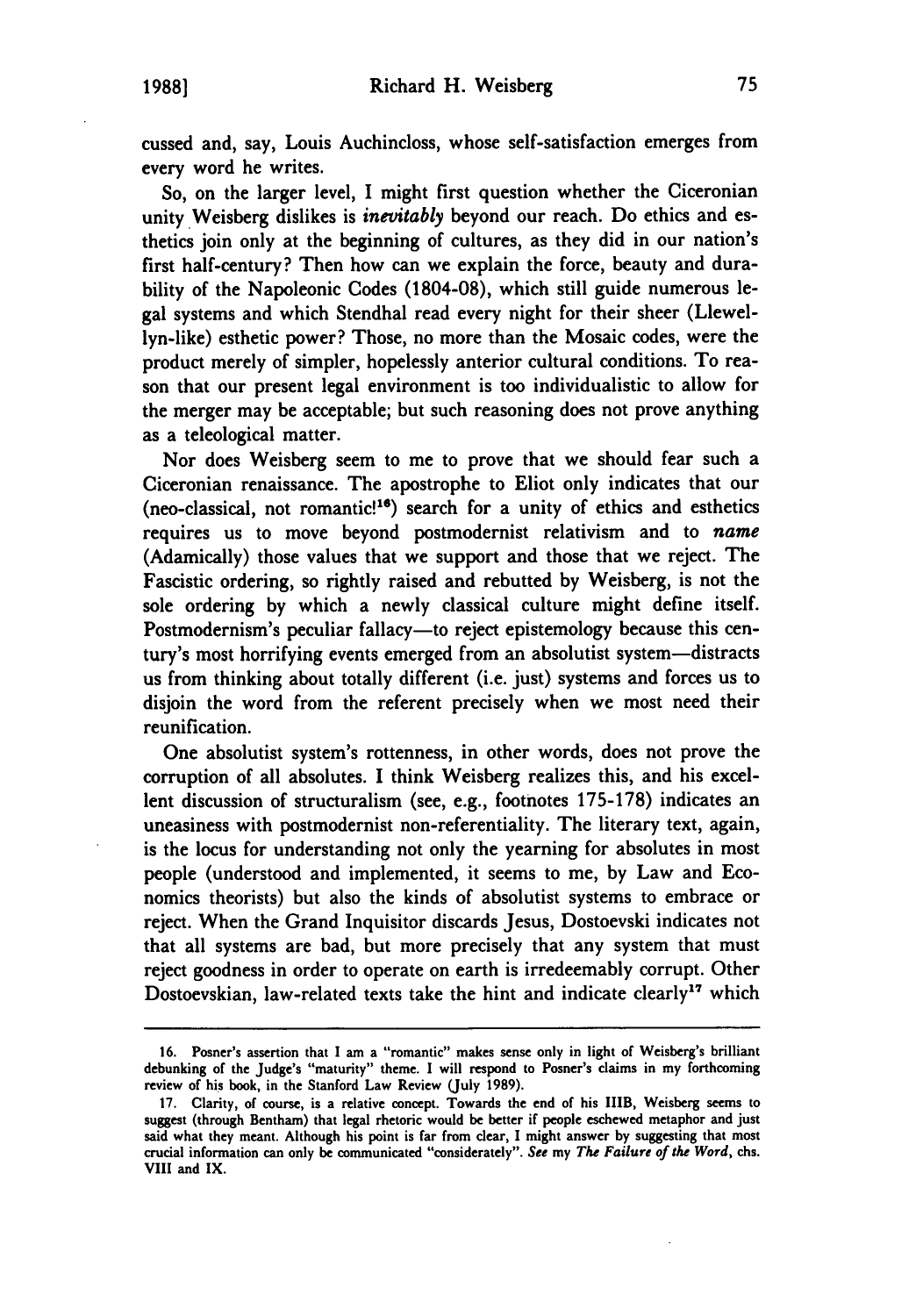systems indeed *do* merge earthly order and spiritual goodness to arrive at a workable norm of terrestrial justice (see, e.g. Malamud's *The Fixer).*

As I have suggested, however, Weisberg raises the more helpful, hermeneutical question of why literature alone (or even best) becomes a contemporary source of understanding. Here he tracks the argument of Edward L. Rubin in a very recent *Michigan Law Review* piece.18 Admitting, as Weisberg does, that legal scholarship needs to become more self-critical and aware of its own inherent values, Rubin uses hermeneutics (one of Law and Literature's contributions to recent legal discussion) to indicate that a "broader vision of interpretation" is required, and that

the idea that scholars should approach legal texts armed with a set of literary techniques is . . . the antithesis of modern hermeneutics. Rather, the scholar's task is to relate the text to the totality of our historical and cultural experience. Questions about the political function of the text, its historical setting, and its practical effects, are as relevant as the judge's use of legal reasoning. Hermeneutics, in other words, is a theory of understanding that applies to the entire range of issues raised in standard legal scholarship. It seems fair to say that it refuses to treat literature as literature, in the belles-lettres sense, and it certainly would not recommend that legal decisions be treated in that fashion.<sup>19</sup>

Following Gadamer to some extent, but resisting his allegiance to text, Rubin (in the same vein as Weisberg in Part IIIC) raises the point that literary theory itself might deny the notion that literature is particularly relevant to law. The point gains credibility when one notices that literary "theoreticians" not only never discuss individual literary texts, but delight in "confessing" that they have not even read the central fictional narratives of our culture. I agree with Weisberg that the "interpretation" debate has yielded little, but again I think the Weisberg-Rubin conclusion is right for the wrong reasons. Indeed, it is precisely the programmatic deletion of literary texts from the recent debates that has so impoverished them.

In Gadamer's sense, the "wider text" for understanding law needs to be literary, at least at this juncture, because most of the inquiries itemized **by** Rubin gain focus only within those texts. Weisberg is absolutely right, therefore, in suggesting early in his paper that the Law in/Law as Literature dichotomy no longer needs to hold sway.<sup>20</sup> We learn about meaning best *not* from theoretical sources but instead from those very narratives that form the heart of 19th and 20th century fiction. The hermeneutic

**<sup>18.</sup>** Rubin, *The Practice and Discourse of Legal Scholarship,* **86** Mich. L. Rev. **1835, 1877 (1988).**

<sup>19.</sup> *Id.*

<sup>20.</sup> Robert at 4.